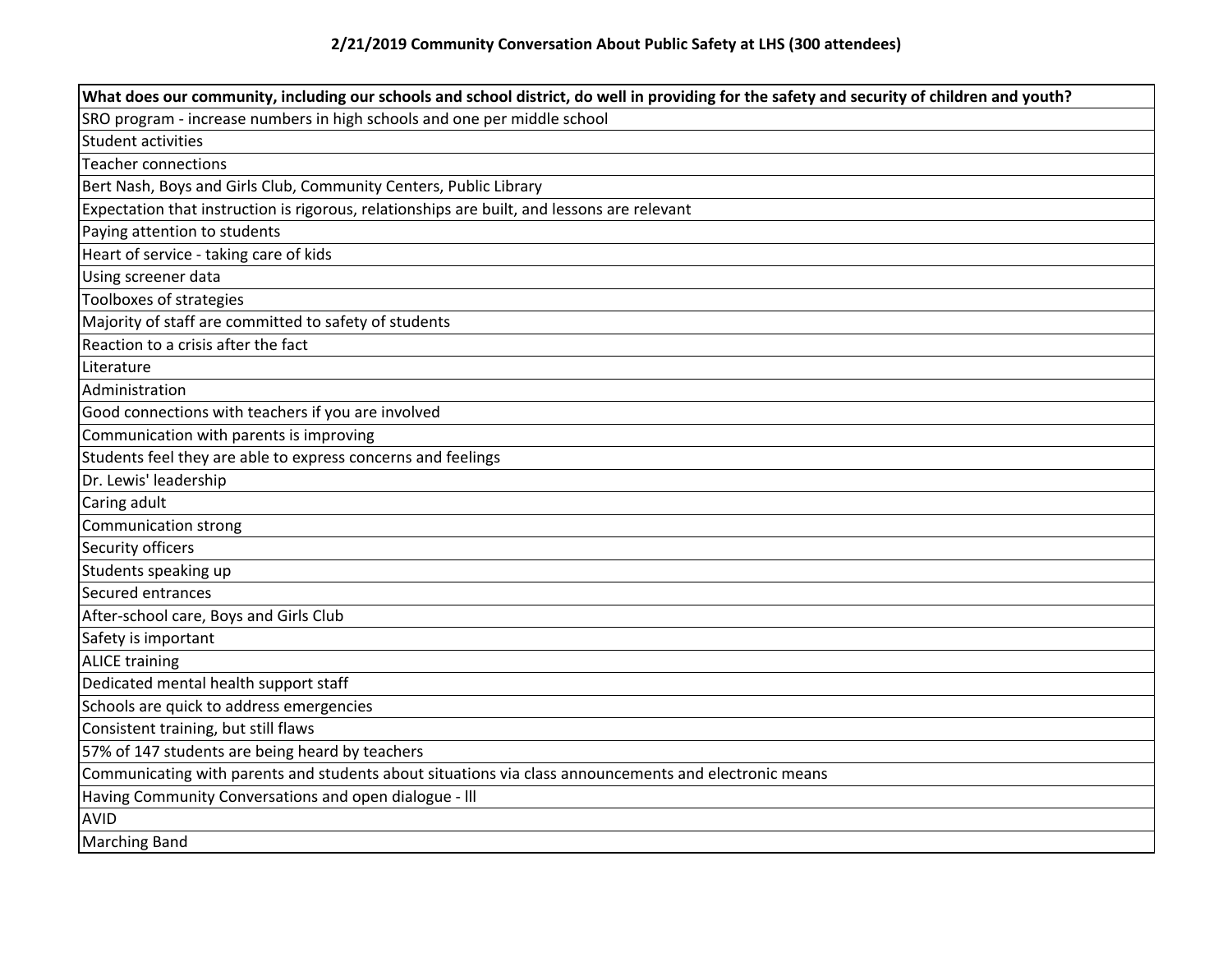| What does our community, including our schools and school district, do well in providing for the safety and security of children and youth? |
|---------------------------------------------------------------------------------------------------------------------------------------------|
| <b>Boys and Girls Club</b>                                                                                                                  |
| Counselors                                                                                                                                  |
| <b>School Resource Officers</b>                                                                                                             |
| Not community's responsibility to raise my kids                                                                                             |
| Church needs to get involved                                                                                                                |
| Moral guidance                                                                                                                              |
| Activities for children, Teen Center, Library                                                                                               |
| SROs in schools                                                                                                                             |
| In the school we try to ask questions and build relationships                                                                               |
| Front entrances of schools are secure                                                                                                       |
| Student clubs are more inclusive - bring awareness                                                                                          |
| Mental health services in the school and awareness                                                                                          |
| Anti-bullying efforts - Ci3T program                                                                                                        |
| ALICE training is a step in the right direction                                                                                             |
| Communication efforts through school social media about all schools. I like to know about all schools/students                              |
| Communication with parents                                                                                                                  |
| Check-in at front desk in office                                                                                                            |
| <b>Boys and Girls Club</b>                                                                                                                  |
| School security guards - Chabon, Jeff, Danny                                                                                                |
| Social workers                                                                                                                              |
| Advanced classes, great things for kids who achieve                                                                                         |
| <b>LHS Budget</b>                                                                                                                           |
| Lawrence Journal-World                                                                                                                      |
| Communication via phone and email                                                                                                           |
| School resource officers                                                                                                                    |
| Established main doors (not LHS)                                                                                                            |
| Recent leadership owning problem and engaged with issue                                                                                     |
| Thank you for spending time and getting feedback from us                                                                                    |
| <b>Bert Nash</b>                                                                                                                            |
| Social workers, WRAP workers, SROs, security folks, teachers with plans                                                                     |
| <b>ALICE</b>                                                                                                                                |
| Students talking and reporting                                                                                                              |
| Recognize the program                                                                                                                       |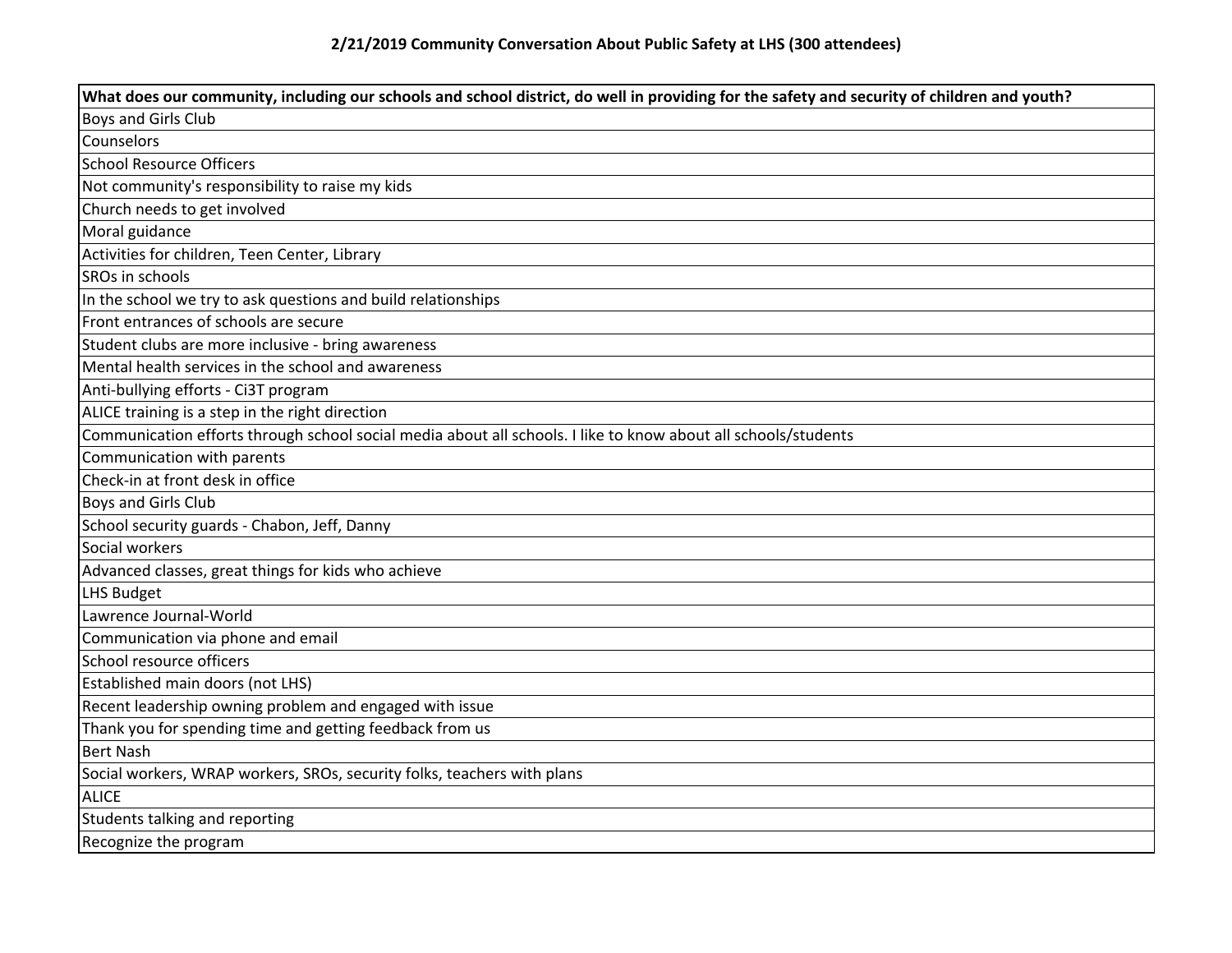| What does our community, including our schools and school district, do well in providing for the safety and security of children and youth? |
|---------------------------------------------------------------------------------------------------------------------------------------------|
| Conversations happening at schools                                                                                                          |
| Community                                                                                                                                   |
| Improving communication with parents regarding threats affecting schools                                                                    |
| Securing the school quickly                                                                                                                 |
| Building leadership response time to securing buildings with known threats                                                                  |
| Public library                                                                                                                              |
| Bert Nash, WRAP workers                                                                                                                     |
| Good supportive teachers, students                                                                                                          |
| Julie Boyle                                                                                                                                 |
| Superintendent                                                                                                                              |
| IPS Class - Who takes it? Everyone should.                                                                                                  |
| Good, efficient reactions to incidents                                                                                                      |
| Students felt comfortable reporting guns                                                                                                    |
| Visible and active SROs                                                                                                                     |
| Active shooter drills                                                                                                                       |
| Events like this                                                                                                                            |
| Boys and Girls Club free for teens, excellent option                                                                                        |
| Teachers provide positive environment. They let students know it's an open environment. (LHS)                                               |
| Feel students will tell if they see something suspicious                                                                                    |
| Communication from district to parents                                                                                                      |
| Teaching staff does a great job building relationships with kids                                                                            |
| Physical control of elementary and middle schools, access and accountability of access                                                      |
| Visitor passes and employee IDs                                                                                                             |
| Good communication (usually)                                                                                                                |
| Some unrealistic expectations as to timing                                                                                                  |
| Student/caring adult relationships do occur in schools                                                                                      |
| Identify strengths and skills                                                                                                               |
| <b>Well-trained in ALICE</b>                                                                                                                |
| Staff IDs                                                                                                                                   |
| Beginnings of a secure entrance                                                                                                             |
| Communication - email, voicemail                                                                                                            |
| Mental health resources                                                                                                                     |
| <b>Staff</b>                                                                                                                                |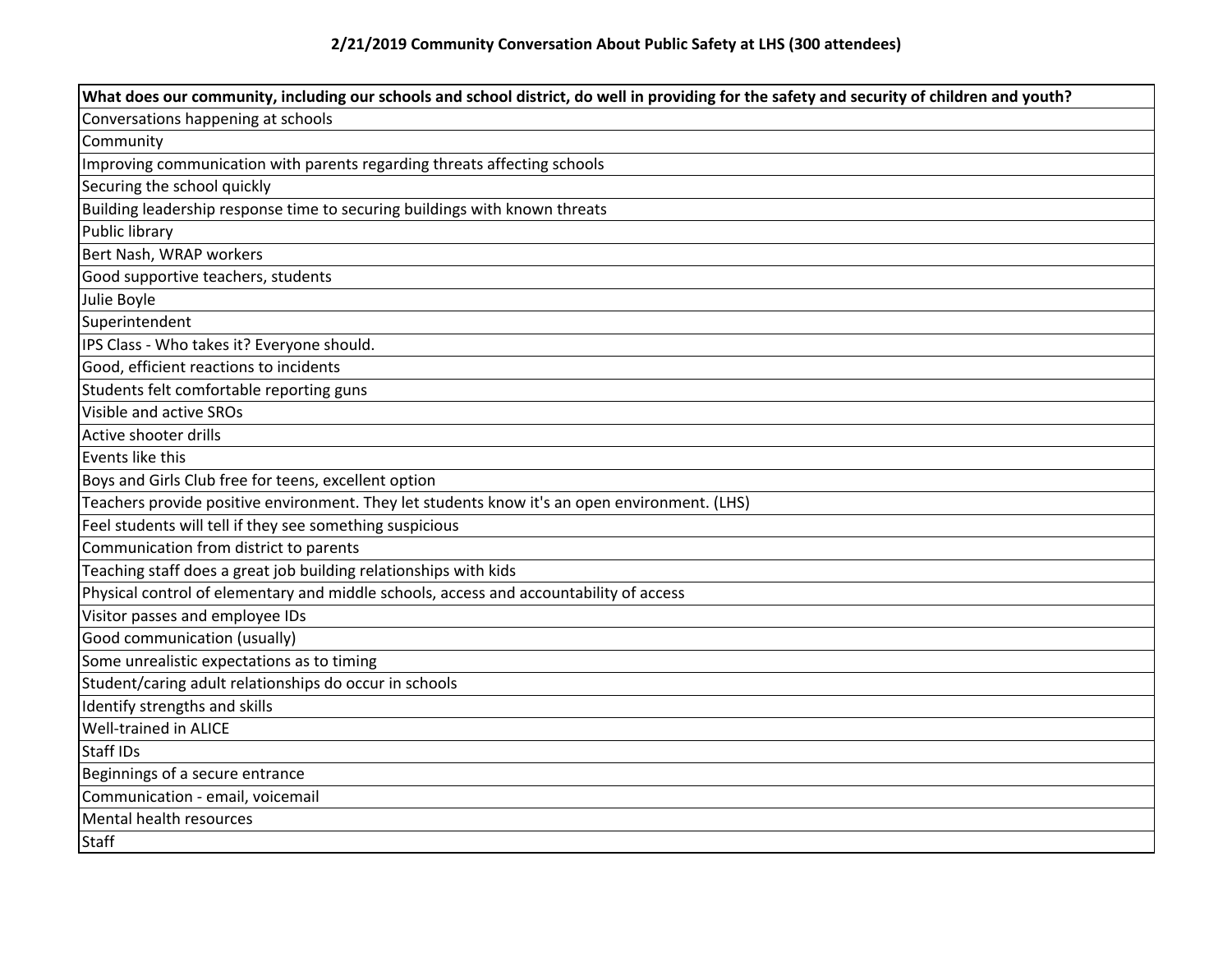| What does our community, including our schools and school district, do well in providing for the safety and security of children and youth? |
|---------------------------------------------------------------------------------------------------------------------------------------------|
| SROs in schools                                                                                                                             |
| Elementary schools have secure entrances. More discussions.                                                                                 |
| <b>ALICE training</b>                                                                                                                       |
| Kids reporting, remain confidential                                                                                                         |
| Dr. Lewis is having a positive prolific presence in district.                                                                               |
| Worked on safety at elementary and middle schools                                                                                           |
| Students are telling                                                                                                                        |
| Police on duty                                                                                                                              |
| Security guards                                                                                                                             |
| Cameras                                                                                                                                     |
| Acknowledging and talking about the problem - II                                                                                            |
| Lots of options for students to be engaged in activities - IIII                                                                             |
| Peers hold other kids accountable                                                                                                           |
| Boys and Girls Club - II                                                                                                                    |
| Strong network of resources for kids and families (Harvesters, Just Food, Bert Nash) Are they being well used?                              |
| District investment in building upgrades to enhance security                                                                                |
| <b>Bert Nash</b>                                                                                                                            |
| Lawrence Police                                                                                                                             |
| Caring community, involvement                                                                                                               |
| Mental health services in school                                                                                                            |
| <b>ALICE training</b>                                                                                                                       |
| Timeliness of community conversation meeting                                                                                                |
| <b>Traffic safety</b>                                                                                                                       |
| Remodeling focus on safety                                                                                                                  |
| Small size of city, faster communication                                                                                                    |
| We're all here talking about it tonight                                                                                                     |
| Social media groups make communication easier                                                                                               |
| Parents willing to talk/ask questions                                                                                                       |
| Good interactions with majority of teachers                                                                                                 |
| Increased mental health support in district, more counselors and middle/elementaries                                                        |
| Mental health support for teachers                                                                                                          |
| Responsiveness of law enforcement has been good                                                                                             |
| Training for teachers, training for students                                                                                                |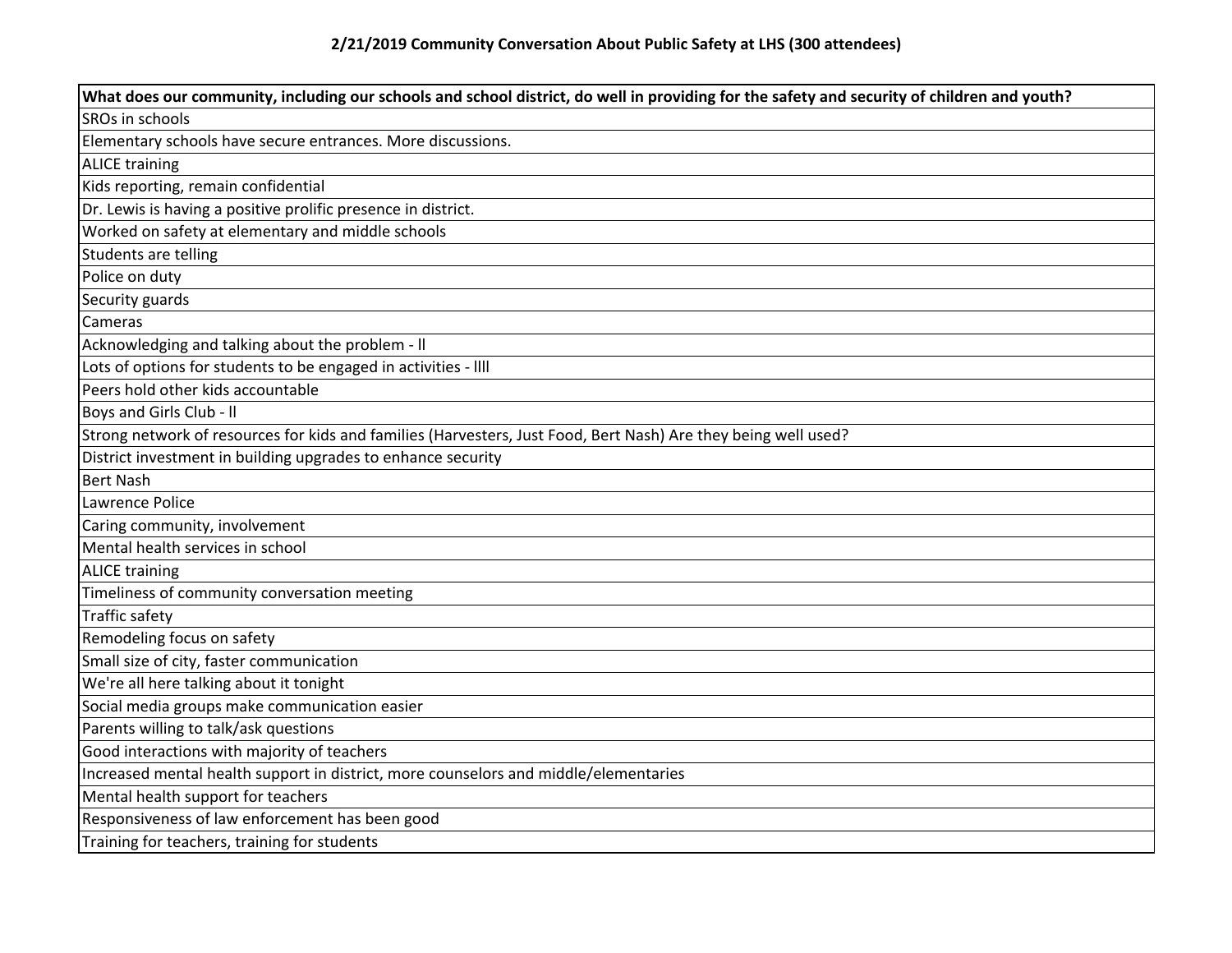**What does our community, including our schools and school district, do well in providing for the safety and security of children and youth?**

See something, say something

Districtwide top to bottom know proper active shooter response

Notifications to families (Students want to be notified sooner)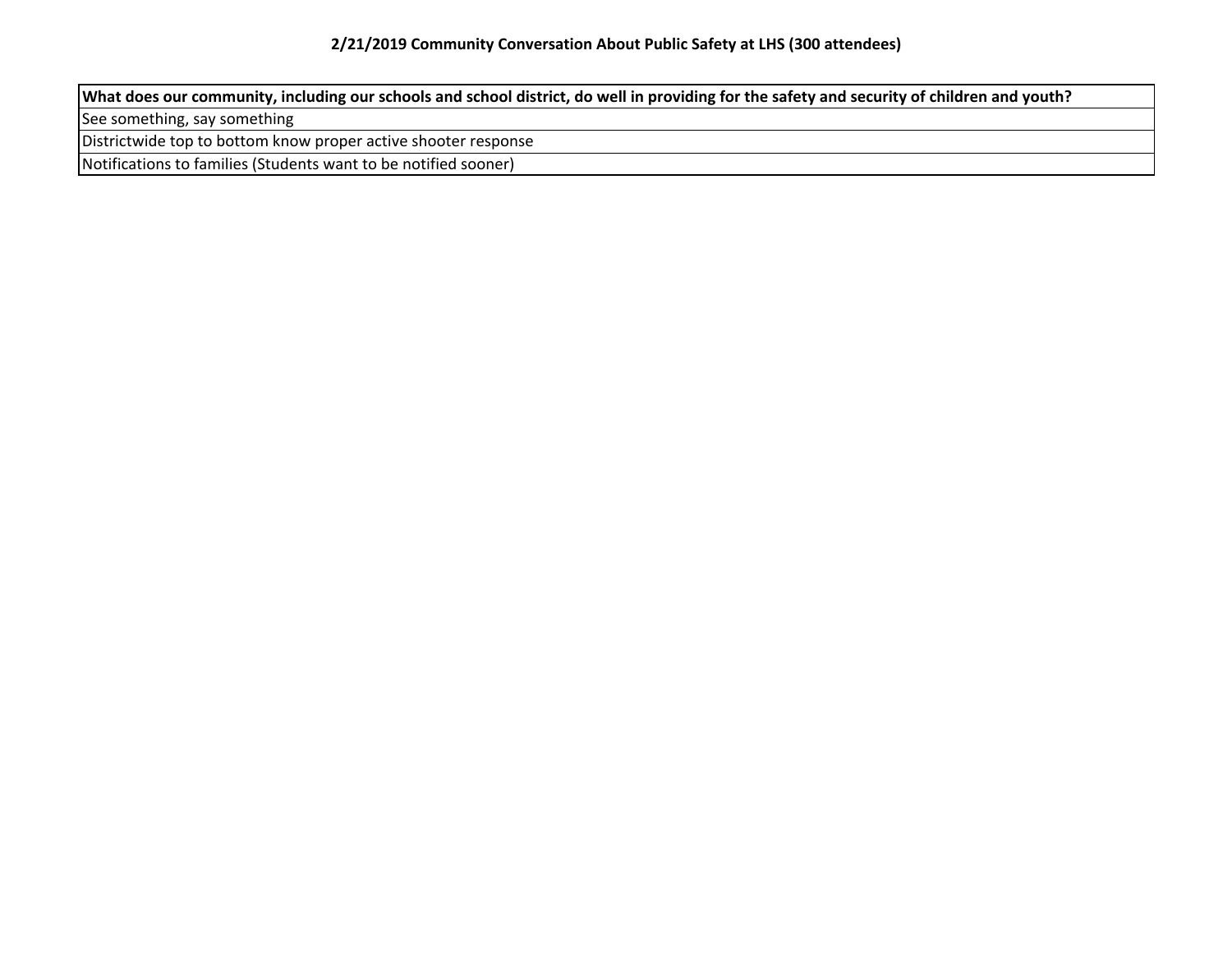| What gaps exist in providing for the safety and security of children and youth?  |
|----------------------------------------------------------------------------------|
| Making sure adults hear kids" perceptions of safety                              |
| District support for social services and mental health                           |
| Communication from administration to teachers, parents, and students             |
| Fully train teachers and staff in ALICE                                          |
| No guns                                                                          |
| Transients who don't live here bring violence                                    |
| Violence/Help hotlines are not as accessible, closed after 5 p.m., etc.          |
| School websites have clear phone numbers to cell phones                          |
| Be more aware/monitor social media                                               |
| Know your neighbors                                                              |
| On media methods that reach everyone                                             |
| Need designated safe places                                                      |
| Courts/Juvenile Justice is overloaded                                            |
| Knowing vs doing vs being trauma-informed (give the ACES)                        |
| Inviting staff to manage their trauma (or secondary trauma)                      |
| Lack of explicit and intentional instruction in social skills                    |
| More mental health providers                                                     |
| Environmental supports (quiet, chill out, while working)                         |
| Not honoring student voices - Ask questions and listen                           |
| Digital citizenship                                                              |
| Requiring low-tech/no-tech time to decompress                                    |
| Lack of communication                                                            |
| Unlocked doors                                                                   |
| Don't share enough about what is happening                                       |
| Don't act on students' concerns                                                  |
| Subs and students need to be better informed about lockdowns and safety concerns |
| More information about lockdowns need to be given to students                    |
| More lockdown drills                                                             |
| Entrances                                                                        |
| Poor communication within building                                               |
| Parent involvement needed                                                        |
| Gaping holes in security at LHS                                                  |
| Gaps in structural safety at LHS                                                 |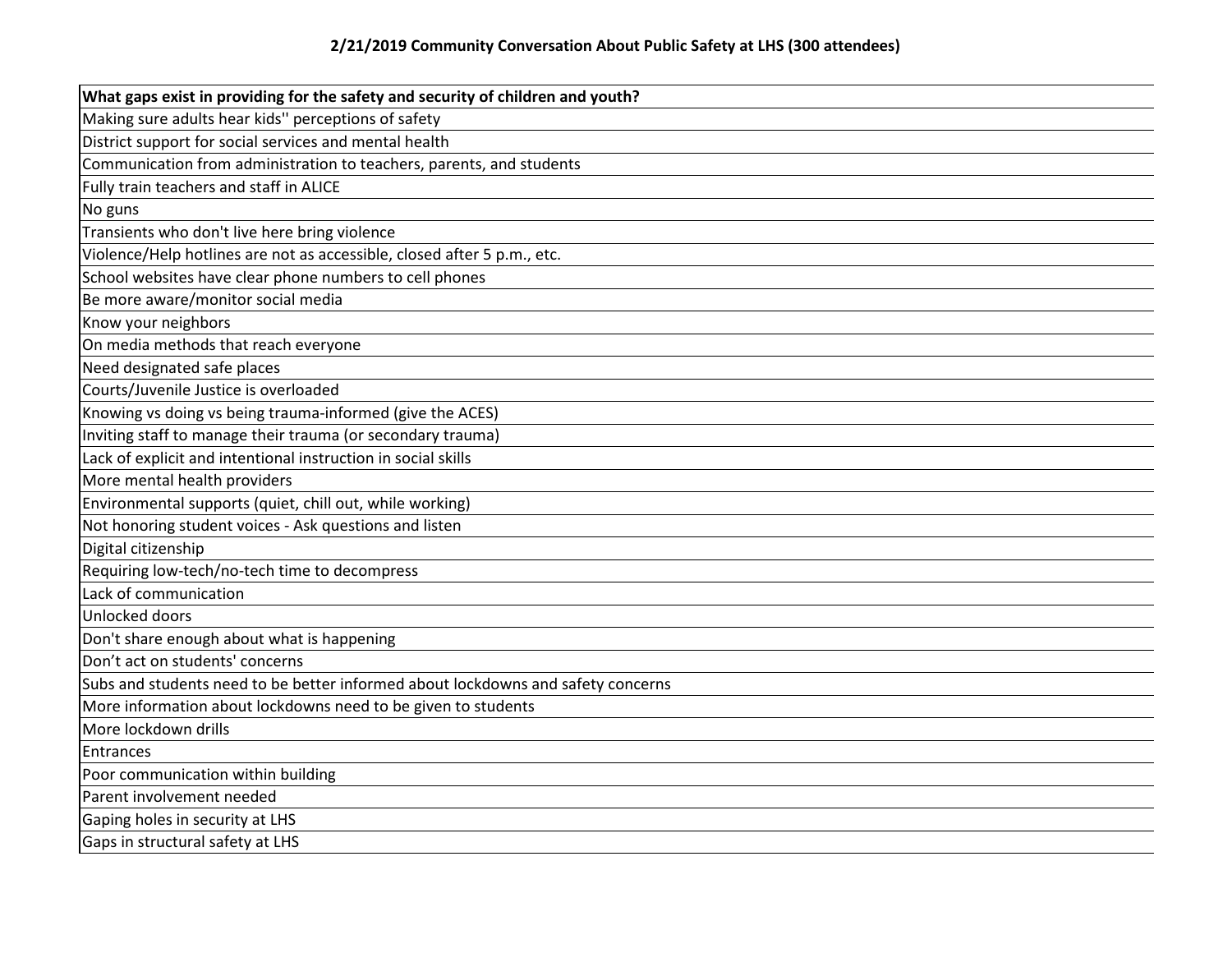| What gaps exist in providing for the safety and security of children and youth?                                                 |
|---------------------------------------------------------------------------------------------------------------------------------|
| Kids being called out counts as discipline                                                                                      |
| Is there a gap in the number of SROs at the high school level? What is the formula to ascertain the number?                     |
| LHS administration - leadership with the principal                                                                              |
| Addressing root of issues: bullying, student mental health concerns                                                             |
| Lack of communication between parents and students                                                                              |
| Lack of communication between students and administrators                                                                       |
| 66% of 147 students at LHS don't feel safe                                                                                      |
| Any student can bring a hidden weapon into school without detection                                                             |
| LHS campus has too many entry points                                                                                            |
| Make sure PA announcements are delivered by administration/staff with calm voice                                                |
| Are all staff, including substitutes required to be trained in ALICE and other trainings before being responsible for students? |
| Any new classroom door design proposed for remodel?                                                                             |
| Not feeling welcomed                                                                                                            |
| Unsecure, open campus, unsafe layout of campus - II                                                                             |
| Transparency of communication - II                                                                                              |
| Students feeling disconnected from staff                                                                                        |
| <b>ROAR tickets</b>                                                                                                             |
| Communication from teachers                                                                                                     |
| SROs full-time high schools and middle schools                                                                                  |
| Secure the doors and have one entrance at LHS                                                                                   |
| Firm boundaries, discipline and consequences for bad behavior                                                                   |
| Teacher to student ratio                                                                                                        |
| Not being able/willing to help students who do tell an adult                                                                    |
| No data on school incidents - violence, threats, bullying                                                                       |
| Lack of transparency                                                                                                            |
| Adults around students have a sense of apathy                                                                                   |
| Passing periods have no supervision                                                                                             |
| No consistency in terms of procedures (passing times)                                                                           |
| Not all doors are secure during school day                                                                                      |
| Classroom doors do not lock                                                                                                     |
| Classrooms outside of the main building                                                                                         |
| High school students can leave campus for lunch                                                                                 |
| Need security cameras on entrance doors                                                                                         |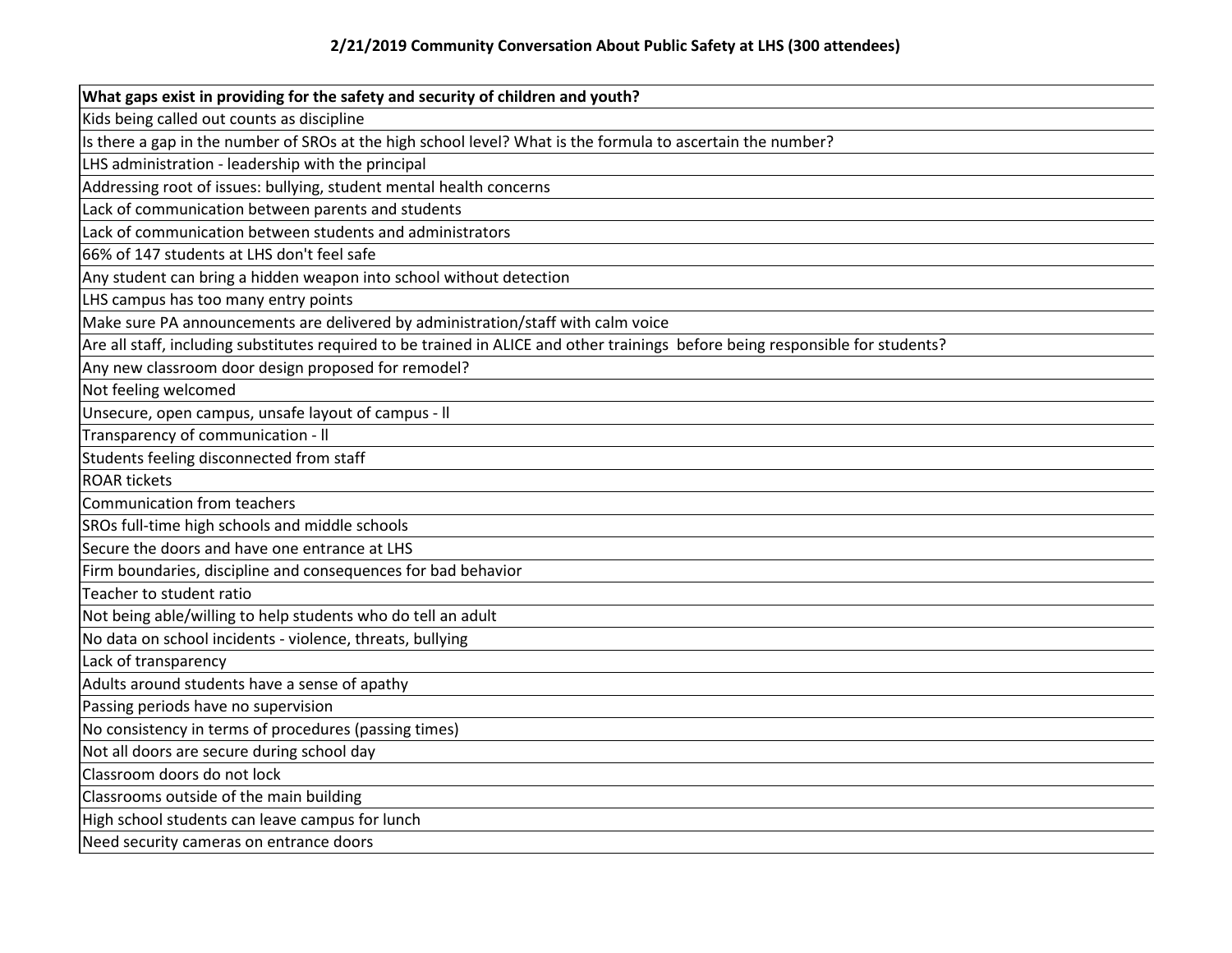| What gaps exist in providing for the safety and security of children and youth? |
|---------------------------------------------------------------------------------|
| Substitute teachers are not trained in safety/ALICE                             |
| More mental health services, direct services, training                          |
| Students don't know about services available                                    |
| More safe and comfortable ways for students to report (app)                     |
| Training on how to connect and build relationships with students                |
| Student group SAFER not recognized                                              |
| Securing all doors                                                              |
| Communication with students                                                     |
| Swift action                                                                    |
| Better staff training                                                           |
| <b>Working cameras</b>                                                          |
| PowerSchool reporting process doesn't work                                      |
| If it doesn't happen at school, we don't care - Veterans Park, 20th & Ohio      |
| Administration don't follow upon reports at LHS                                 |
| Small class sizes matter                                                        |
| No alternates for kids who are disconnected/alternative school                  |
| USD 497 dishonesty - backpack vs waistband, truth is relevant                   |
| Racial gaps - targeted                                                          |
| Administration supervision in hallways, they stay in offices                    |
| Open positions at LHS - paras, math teachers                                    |
| Consistent policies at LHS                                                      |
| Open campus, free access in and out of building (LHS)                           |
| <b>Be SMART for students</b>                                                    |
| <b>ALICE for students</b>                                                       |
| No requirement for student IDs                                                  |
| Substitutes need to know procedures for lockdown, etc.                          |
| Student backpacks - should they carry in HS? Need more lockers?                 |
| Need to understand kids, build relationships, support kids                      |
| Increase school/hall supervision (back hall not supervised)                     |
| When bullying or sexual harassment are reported it is overlooked                |
| Students stigmatized with using resources                                       |
| Not me; Not here                                                                |
| Lack of secure entrances at LHS                                                 |
|                                                                                 |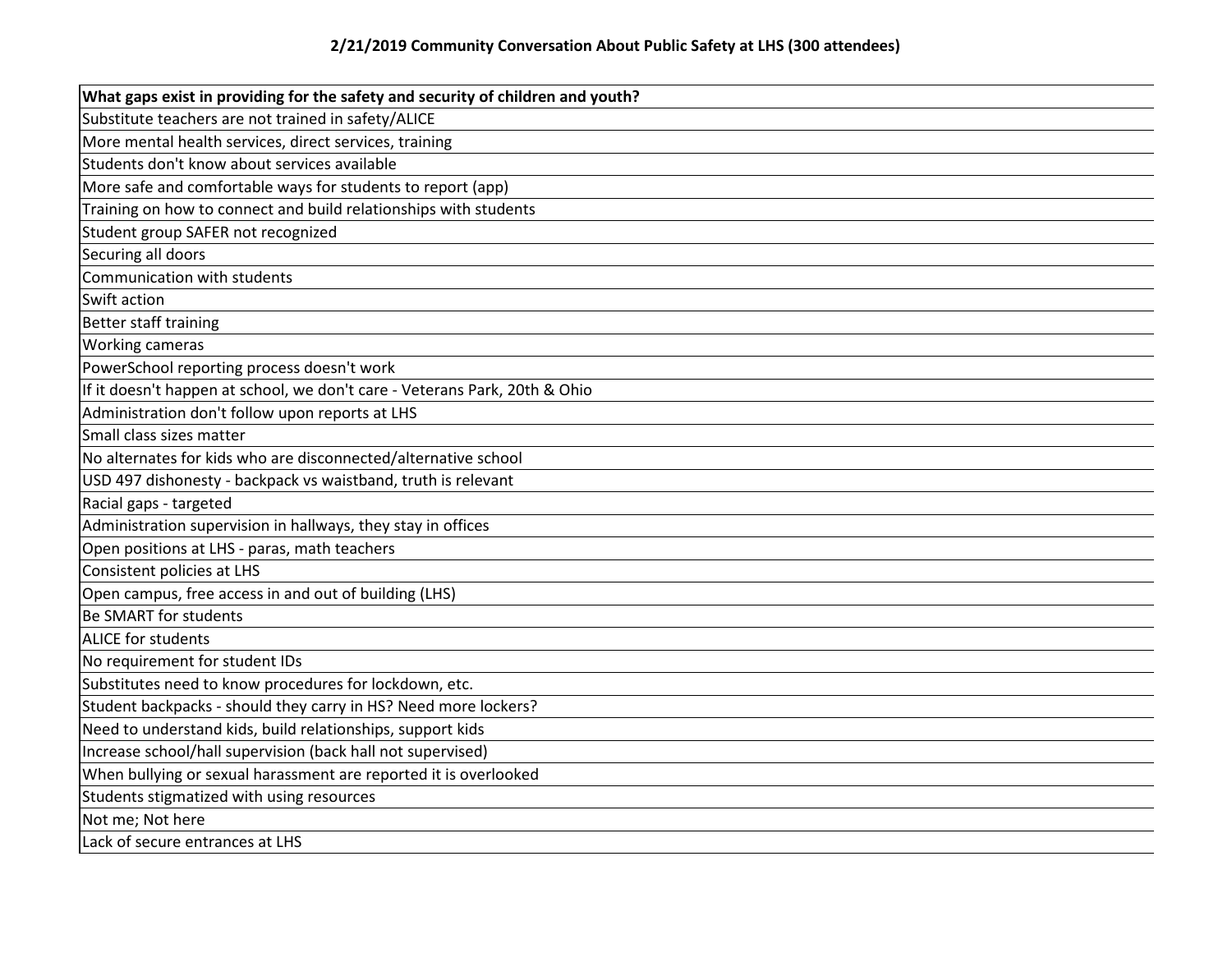| What gaps exist in providing for the safety and security of children and youth?                                         |
|-------------------------------------------------------------------------------------------------------------------------|
| Only two known secure entrances, the rest are unlocked                                                                  |
| Response to events at LHS in updating parents and immediate plan for making school safer                                |
| Thorough plan for follow-through the next day before kids walk back into building                                       |
| Stigma about seeking help - counselors and WRAP                                                                         |
| Fear of missing classes                                                                                                 |
| Multiple unsecured entrances into school                                                                                |
| Metal detectors                                                                                                         |
| Lack of sense of belonging/isolation from each other                                                                    |
| Project-based education to increase cooperation and personal interaction                                                |
| Guns can make it into schools                                                                                           |
| Fighting                                                                                                                |
| Smaller class sizes - easier for teachers to develop relationships                                                      |
| Most families don't know which other families have unsecured guns                                                       |
| Is there an anonymous reporting system for danger?                                                                      |
| Most doors kept unlocked all day. No protection. No IDs needed.                                                         |
| No security at doors except front door                                                                                  |
| Resource officer not very present/visible                                                                               |
| Students need to be properly trained on what to do in lockdowns; drills do no good when students have not been trained. |
| Today a few students, upon hearing about lockdown, left the building and walked toward the location of armed robbery.   |
| Proper gun safety laws. Lax gun laws in our state. Lobby Governor and Legislature to change laws.                       |
| Metal detectors do nothing to stop a parent from not safely storing a gun; stricter laws do.                            |
| Lack of consistent and realistic drills (lockdown)                                                                      |
| Lack of easy, confidential, quick, timely methods to communicate issues/concerns                                        |
| More administrative face time in a consistent manner in classrooms                                                      |
| Safe 2 Tell - Colorado School Safety app                                                                                |
| More SROs, at middle and elementary schools to support caring relationships                                             |
| Improved access control at high schools with required student IDs to allow access to locked doors                       |
| There is not enough communication. More news media.                                                                     |
| No ID badges for students as well as teachers                                                                           |
| Entrances not really secure as students/teachers open doors for people                                                  |
| Only 1 entrance, the rest should be exits                                                                               |
| Staff workload, short-staffed                                                                                           |
| Lack of funding                                                                                                         |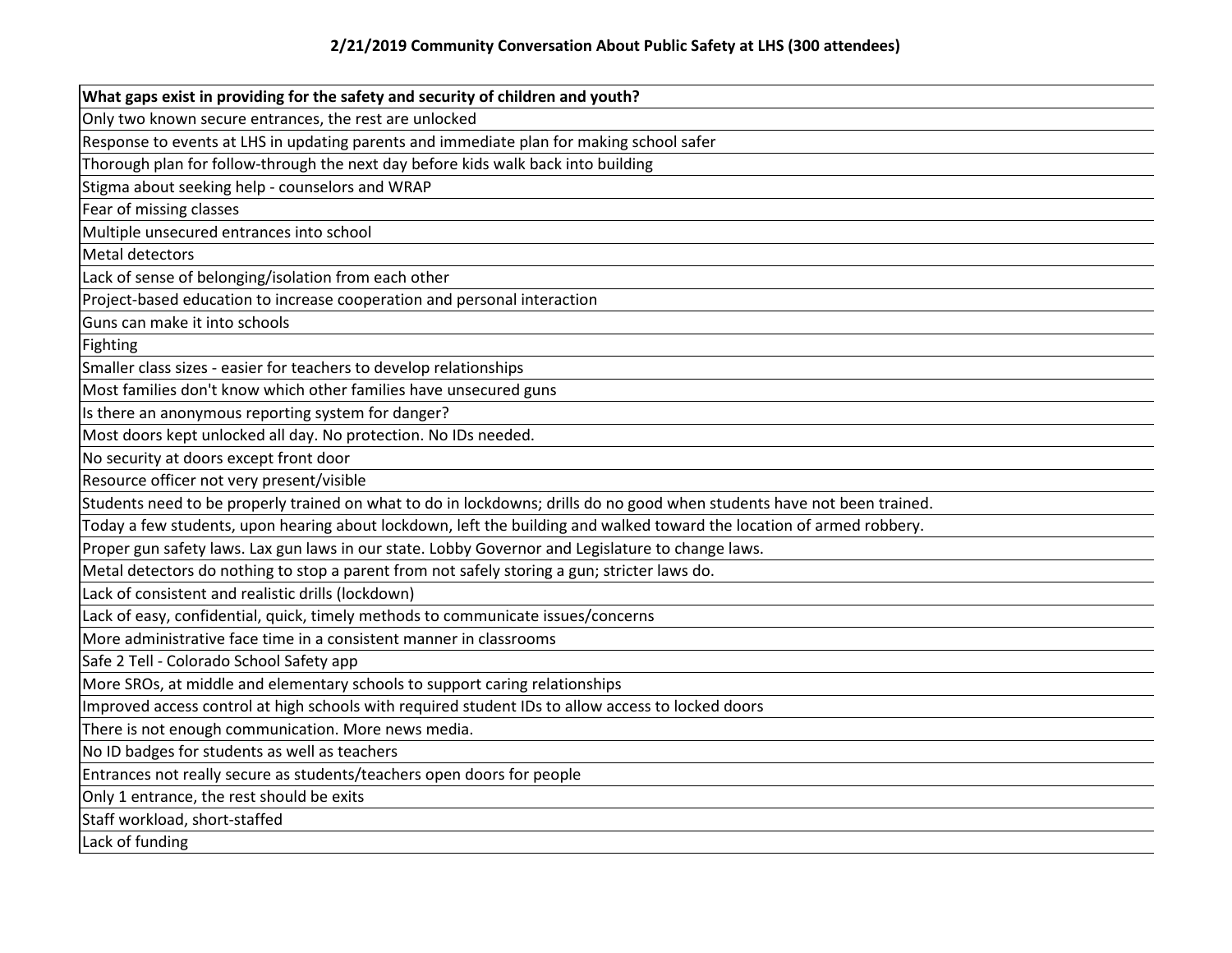| What gaps exist in providing for the safety and security of children and youth?                                                        |
|----------------------------------------------------------------------------------------------------------------------------------------|
| Single point of entrance with metal detectors needed                                                                                   |
| Anyone entering building needs ID                                                                                                      |
| Maintain confidentiality of kids reporting                                                                                             |
| LHS too many access points                                                                                                             |
| Random searches                                                                                                                        |
| Smaller class sizes                                                                                                                    |
| More support - paras                                                                                                                   |
| More interventionists - volunteer or hired                                                                                             |
| Volunteer programs, adult tutoring                                                                                                     |
| Confiscate phones                                                                                                                      |
| Bullying app to report incidents, anonymous tip line                                                                                   |
| MDA give presentations                                                                                                                 |
| Prevention programs                                                                                                                    |
| Clear rules and consequences backed up by administration                                                                               |
| Districtwide, uniform rules                                                                                                            |
| There are low expectations for behavior and academics                                                                                  |
| <b>Drug Dogs</b>                                                                                                                       |
| LHS has numerous entrances                                                                                                             |
| Open lunch needs to end                                                                                                                |
| <b>Bullying</b>                                                                                                                        |
| Mental health supports                                                                                                                 |
| Enhanced mentoring of each student                                                                                                     |
| City needs to bring back SROs that were cut several years ago                                                                          |
| Restorative practices                                                                                                                  |
| Students don't know principal; not accessible to students or parents                                                                   |
| At LHS it doesn't feel like there is an interim plan to secure the building prior to the remodel                                       |
| Inequity between the high schools                                                                                                      |
| Bullying and lack of attention to at-risk kids                                                                                         |
| LHS administration has shown inability and even resistance to bullying prevention or at-risk youth                                     |
| Rules - law enforcement or lack thereof                                                                                                |
| District enforcement of school boundaries; kids need to go to the school where their primary residence is, not where they own property |
| Bullying not being fully addressed                                                                                                     |
| Bullying brushed off as insignificant                                                                                                  |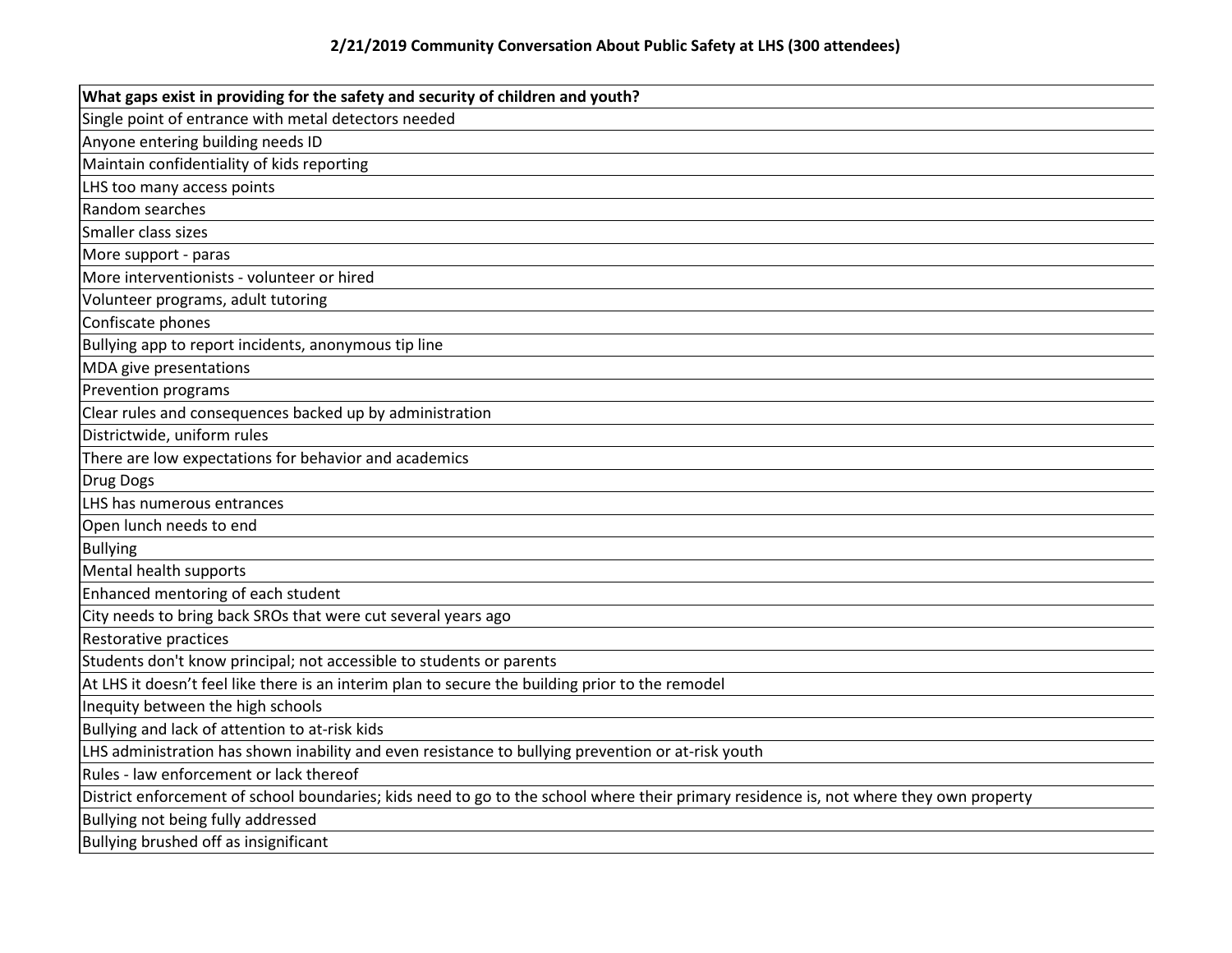| What gaps exist in providing for the safety and security of children and youth?                                       |
|-----------------------------------------------------------------------------------------------------------------------|
| Teachers need more support, focus on prevention                                                                       |
| LHS not physically secure - anyone can enter building                                                                 |
| Construction will take several years, what can be done now to keep students safe outdoors and in portable classrooms? |
| Not knowing which kids have unstructured or trouble at home                                                           |
| No community school model                                                                                             |
| Need better partnerships with agencies                                                                                |
| Better resources in buildings - Bert Nash in buildings                                                                |
| Better safety net for students' well-being                                                                            |
| Reducing access to building                                                                                           |
| Foster adult connections for students in distress (bullying, shy)                                                     |
| Tip line for kids to report issues anonymously                                                                        |
| No annex access, limit access                                                                                         |
| Not knowing who to talk to when there is a problem                                                                    |
| Inadequate training for staff, teachers                                                                               |
| No home room, need seminar or study hall                                                                              |
| Might have similar parent/community training every year                                                               |
| Need all doors electronically monitored                                                                               |
| Video pervasive for security and monitor it                                                                           |
| Open lunch? Why? Maybe limit to seniors                                                                               |
| Security at main/only public entrance with armed security person                                                      |
| Are subs trained in ALICE?                                                                                            |
| Boys and Girls Club Teen Center was chaotic, unsafe, problematic which was a big change from elementaries             |
| Teachers need to be filled in on the specifics of what is happening                                                   |
| We cannot wait for construction plans to secure the building.                                                         |
| Make temporary walkways, search backpacks, have students go through metal detectors, dogs search for drugs and guns.  |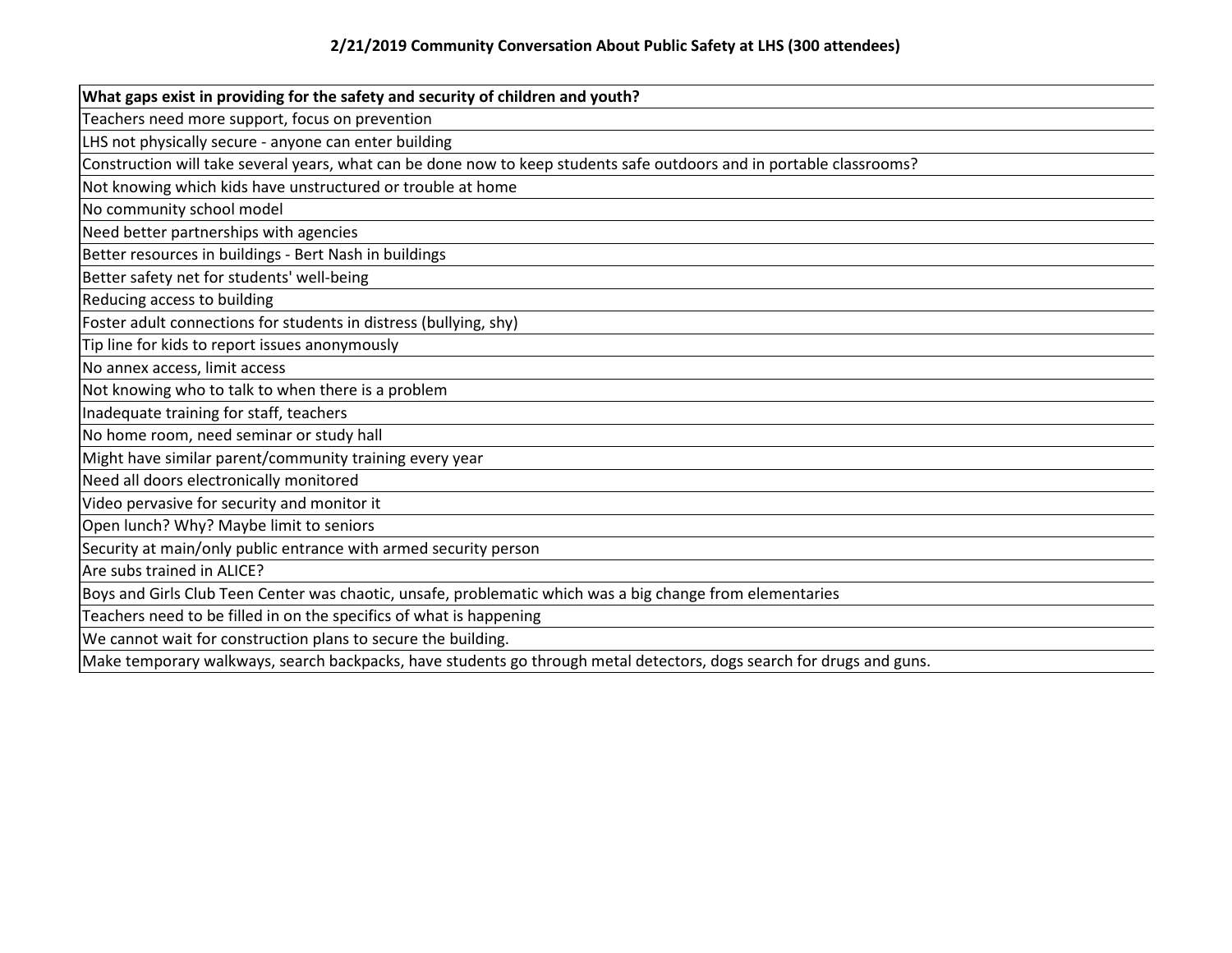| What additional supports and resources should be considered to strengthen the safety and security of children and youth?                 |
|------------------------------------------------------------------------------------------------------------------------------------------|
| More support for school administration (student supports)                                                                                |
| Metal detectors, clear backpacks, or no backpacks                                                                                        |
| Letting kids snitch                                                                                                                      |
| Parent education and support - How to set limits and stick to them, have hard conversations, and know that other adults have their backs |
| Infrastructure                                                                                                                           |
| More drills, proactive, regularly                                                                                                        |
| Communication                                                                                                                            |
| More literature                                                                                                                          |
| Caution signs                                                                                                                            |
| Substitute teacher training                                                                                                              |
| Community should be more aware of incidents                                                                                              |
| No guns means no guns in parking lot or on campus (enforce consequences)                                                                 |
| Bring back seminar so we can work on relationships                                                                                       |
| ALICE training for students and subs                                                                                                     |
| Lockdown plans for every class, lunch and passing periods                                                                                |
| Create and explain every procedure for when an alert about a gun or a gun is found at school                                             |
| Have smaller assemblies by grade level to discuss what's happening                                                                       |
| Talk to students                                                                                                                         |
| Explain how to act during a drill (Some students are loud, joke around, not serious)                                                     |
| Better address gun incidents after they happen (Don't just make announcements.)                                                          |
| Text message alerts for students                                                                                                         |
| SAFER Club organized and started the conversation more than a year ago.                                                                  |
| Administrators didn't want SAFER or make it easy for them to become a club.                                                              |
| Administrators didn't take SAFER's recommendations seriously until there was an incident.                                                |
| Automated alert system                                                                                                                   |
| Lack of trust in how LHS has handled lockdowns/security                                                                                  |
| Metal detectors                                                                                                                          |
| More security resource officers - middle schools                                                                                         |
| SMART practices and continued education for parents                                                                                      |
| Program initiative for students to identify adult advocate                                                                               |
| Staffing issues - more paras                                                                                                             |
| App to report, See and Stop It app, Say/Safe reporting                                                                                   |
| Student support groups                                                                                                                   |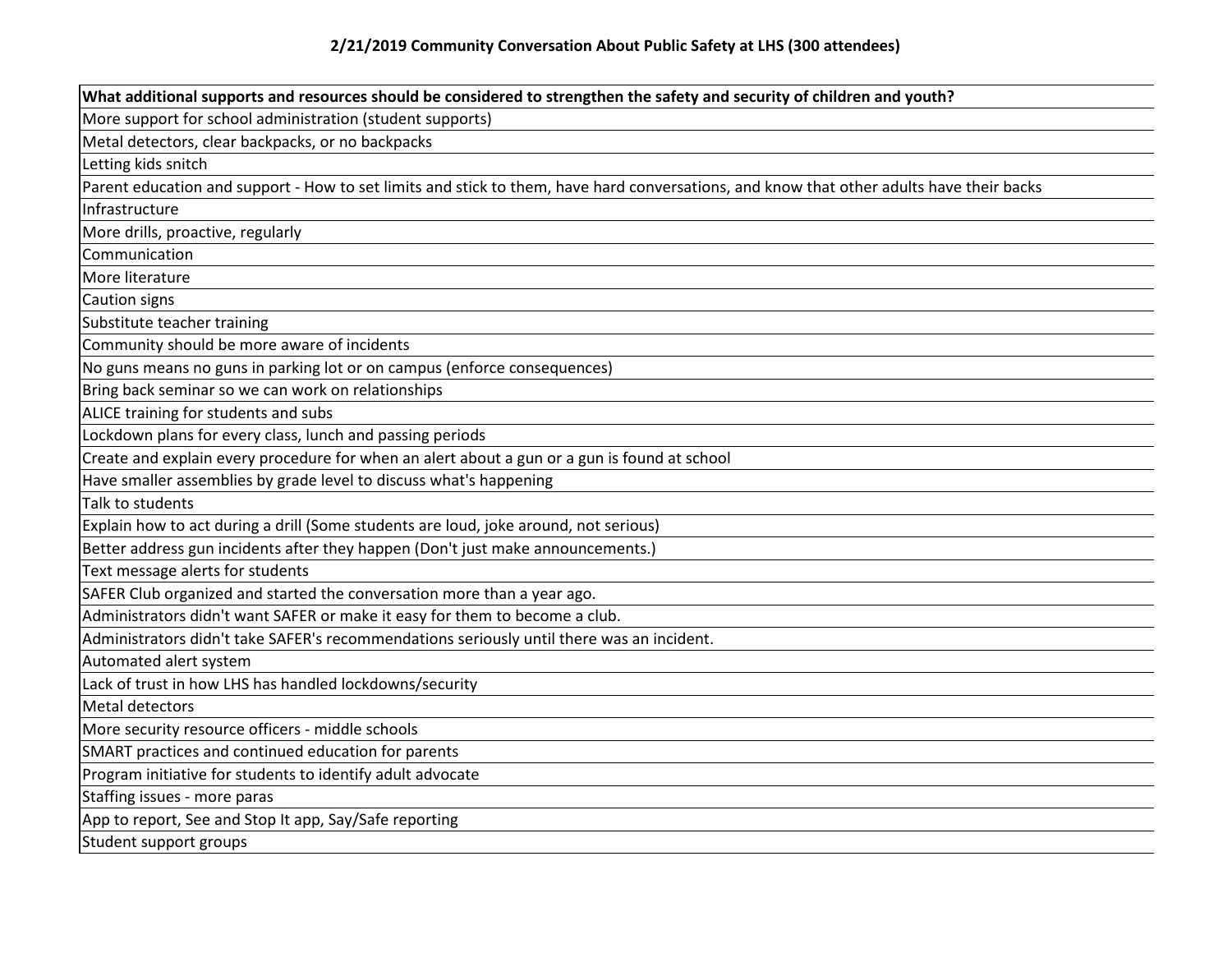| What additional supports and resources should be considered to strengthen the safety and security of children and youth? |
|--------------------------------------------------------------------------------------------------------------------------|
| Metal detectors                                                                                                          |
| More mental health resources in schools                                                                                  |
| In-school discussions with students                                                                                      |
| Active shooter drills for every class                                                                                    |
| Help kids figure out how to talk to peers about guns                                                                     |
| Retired veterans or police to volunteer                                                                                  |
| Time to connect with students/seminar                                                                                    |
| After-school activities for students                                                                                     |
| Spaces for dialogue with students                                                                                        |
| Funding to provide resources                                                                                             |
| Training for all including bus drivers, crossing guards, substitutes, paras, cafeteria workers, etc.                     |
| Text alerts for communicating crises, risk, threats, immediate alert                                                     |
| Community-based crisis services for youth, including in-patient facility                                                 |
| Communication for youth to alert someone they need help (like an app)                                                    |
| Funding to secure entrances                                                                                              |
| Debriefing for staff, students.                                                                                          |
| A more immediate response time.                                                                                          |
| Utilizing community resources                                                                                            |
| Bring seminar back to high schools as way to build relationships/consistency                                             |
| More equity between schools. Some don't get what they need.                                                              |
| Equity does not mean equal in funding. Put the money where it needs to be.                                               |
| Metal detectors                                                                                                          |
| <b>ESDC - Fort Knox</b>                                                                                                  |
| Effective building leadership                                                                                            |
| Retain good staff, paras                                                                                                 |
| Constant turnover, no administration support, low salaries, low morale                                                   |
| Low behavior expectations                                                                                                |
| Low academic expectation                                                                                                 |
| Tardies - students live in hallways                                                                                      |
| SAP - school property, they are not suspended                                                                            |
| LHS drug dogs                                                                                                            |
| LHS smells like weed everywhere                                                                                          |
| Weapon dogs                                                                                                              |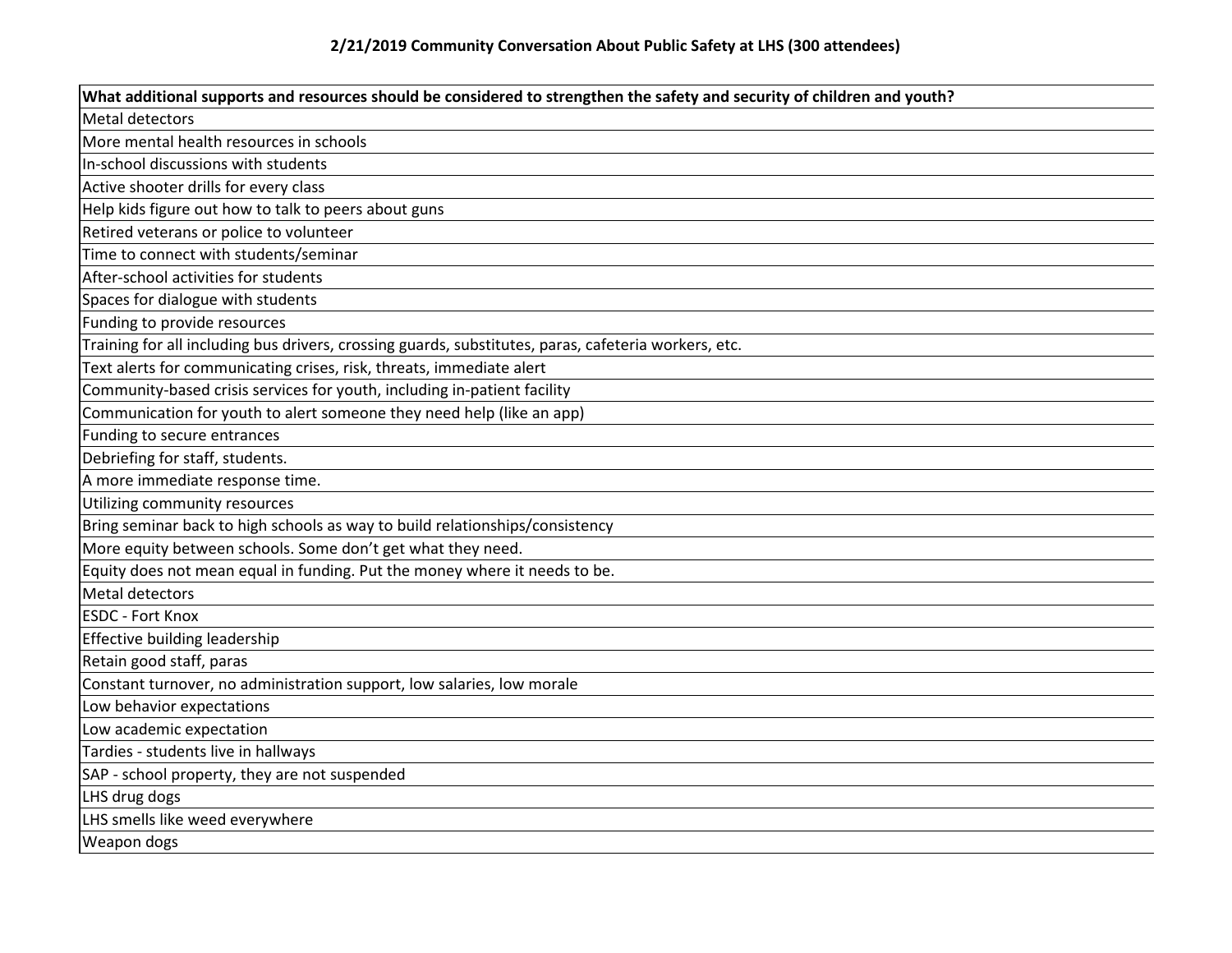| What additional supports and resources should be considered to strengthen the safety and security of children and youth? |
|--------------------------------------------------------------------------------------------------------------------------|
| SROs roll? Hands off                                                                                                     |
| Parent opportunities for help/support rather than waiting for something to happen                                        |
| Supports are needed other than extreme measures                                                                          |
| Parent resources/info on social media and warning signs                                                                  |
| Secure buildings, cameras at doors                                                                                       |
| Parent call center or hotline for advice, ask a nurse                                                                    |
| Upping security                                                                                                          |
| Upping and enforcing consequences                                                                                        |
| Address access to guns outside of household                                                                              |
| Giving resources to IT/schools to check devices, continually check devices, photos, docs, etc.                           |
| Give action to conversations                                                                                             |
| Transparency in communication of incidents                                                                               |
| Metal detectors                                                                                                          |
| More secure entrances                                                                                                    |
| Possible backpack checks                                                                                                 |
| How proactive are we about getting to know the kids?                                                                     |
| Are we teaching social skills that might be lost due to impact of social media?                                          |
| Do we have enough support staff/counselors?                                                                              |
| Secure multiple entrances into school, although multiple exits might be helpful                                          |
| Restorative justice                                                                                                      |
| Parent/adult outreach                                                                                                    |
| Clear backpacks                                                                                                          |
| <b>Metal detectors</b>                                                                                                   |
| All USD 497 parents should be exposed to the Be SMART program                                                            |
| There needs to be greater awareness between the link between gun safety and suicide prevention                           |
| Continue open dialogue between staff and students                                                                        |
| Lock all doors!                                                                                                          |
| Use parents as resource. They want to be advocates for kids. They can help build relationships.                          |
| Staff do not have full story as to why guns were in school. Communication!                                               |
| More SROs in the middle schools                                                                                          |
| It is past time for metal detectors                                                                                      |
| Construct something to connect all buildings so no outside walking to class                                              |
| Locked doors, IDs required                                                                                               |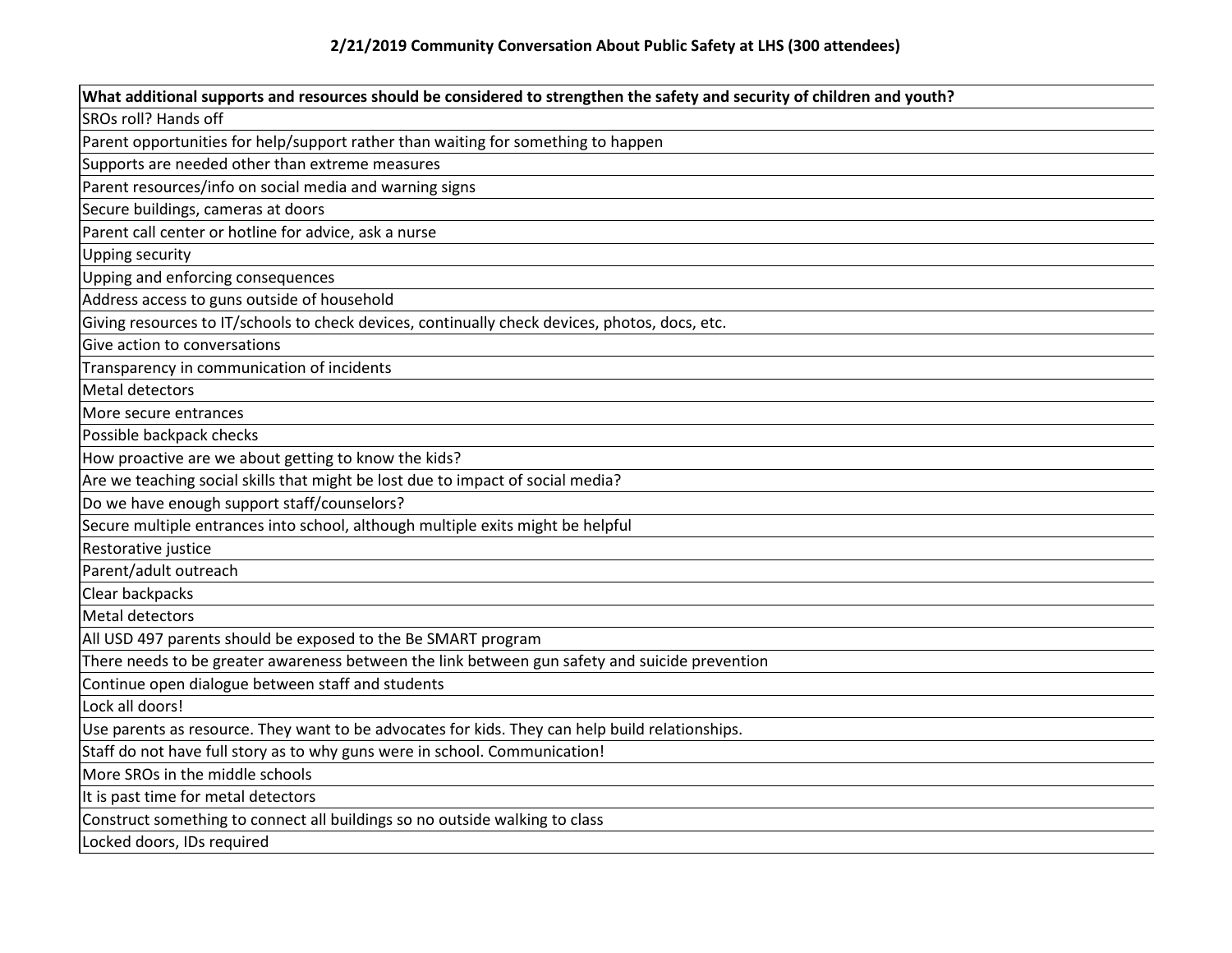| What additional supports and resources should be considered to strengthen the safety and security of children and youth? |
|--------------------------------------------------------------------------------------------------------------------------|
| Practice drills                                                                                                          |
| Reporting attendance                                                                                                     |
| Mental health awareness, county presence                                                                                 |
| Parent mailings, liaison                                                                                                 |
| Peer programs                                                                                                            |
| More emotional and mental health support for students in community and schools                                           |
| Filter down to grade school that every kid has caring adult                                                              |
| Metal detectors                                                                                                          |
| <b>Bullying education</b>                                                                                                |
| More education of the community in general                                                                               |
| Editorials urging the community to write legislators                                                                     |
| More information for parents, send home information about securing guns                                                  |
| Mental health support - how do adults identify the loners, mentally ill, bullied students?                               |
| More funding                                                                                                             |
| Urge community to contact every state and federal legislator to change laws                                              |
| Tell us about the mental health teams                                                                                    |
| Bring back SROs, additional security                                                                                     |
| What can SROs or district attorney do to support safety when incidents happen                                            |
| Investigate metal detectors. What does research say? (No consensus at this table.)                                       |
| More staff in schools to support students (mental health, social-emotional, counselors, WRAP)                            |
| What is available for parents when their student is bullied or has mental health issues?                                 |
| App for anonymous reporting of safety issues and bullying on school-issued MacBooks                                      |
| IDs on their person to enter                                                                                             |
| School uniforms                                                                                                          |
| Wands and metal detectors                                                                                                |
| More resource officers                                                                                                   |
| Fine parents if child brings weapon to school                                                                            |
| More communication to parents                                                                                            |
| Extra support/security during construction                                                                               |
| More school personnel, need to pay teachers more                                                                         |
| Create care group communities/Montessori approach                                                                        |
| Restorative justice needs to be taught, teach ways to express emotions, focus on conflict resolution                     |
| address ways to deal with small incidents                                                                                |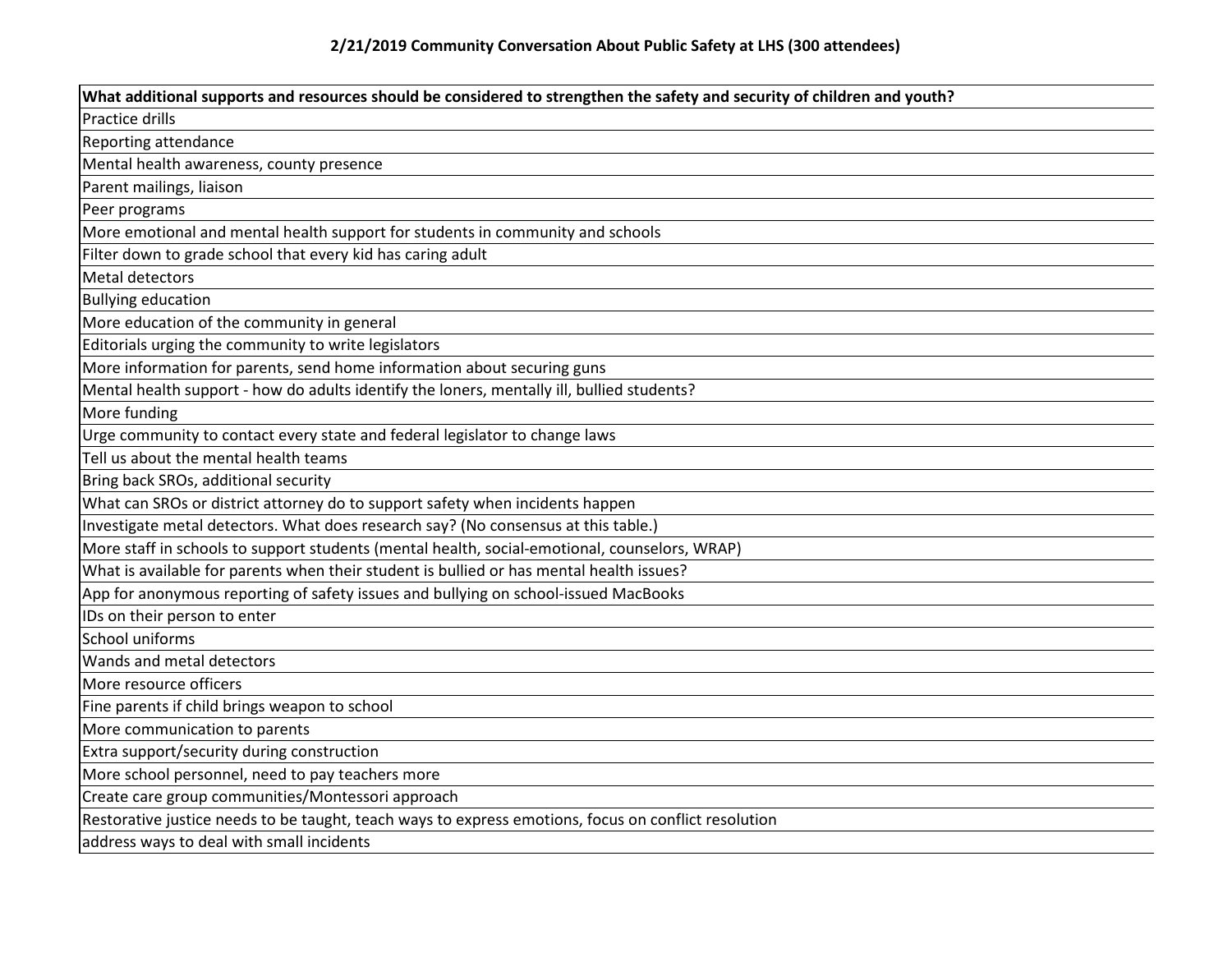| What additional supports and resources should be considered to strengthen the safety and security of children and youth? |
|--------------------------------------------------------------------------------------------------------------------------|
| Directly teach students about gun safety; required curriculum                                                            |
| Metal detectors, make it look safe, not like a prison                                                                    |
| Text alert immediate notification                                                                                        |
| Texting hotline                                                                                                          |
| Increase social work staff                                                                                               |
| Study hall, seminar                                                                                                      |
| Better partnerships with agencies including access to buildings                                                          |
| Better access to enrichment and extra-curricular activities for kids of color, lower income families                     |
| Encourage more education about safety, gun safety/locks                                                                  |
| Encourage conversations about teen suicide, better mental health resources                                               |
| Encourage supportive kids networks - peer counseling, accountability to each other                                       |
| Mental health support for kids who do get in trouble for bringing guns to school.                                        |
| Students who get in trouble need support to get back on track                                                            |
| How about major money put into security equipment and people, you have major money for remodeling, do it then.           |
|                                                                                                                          |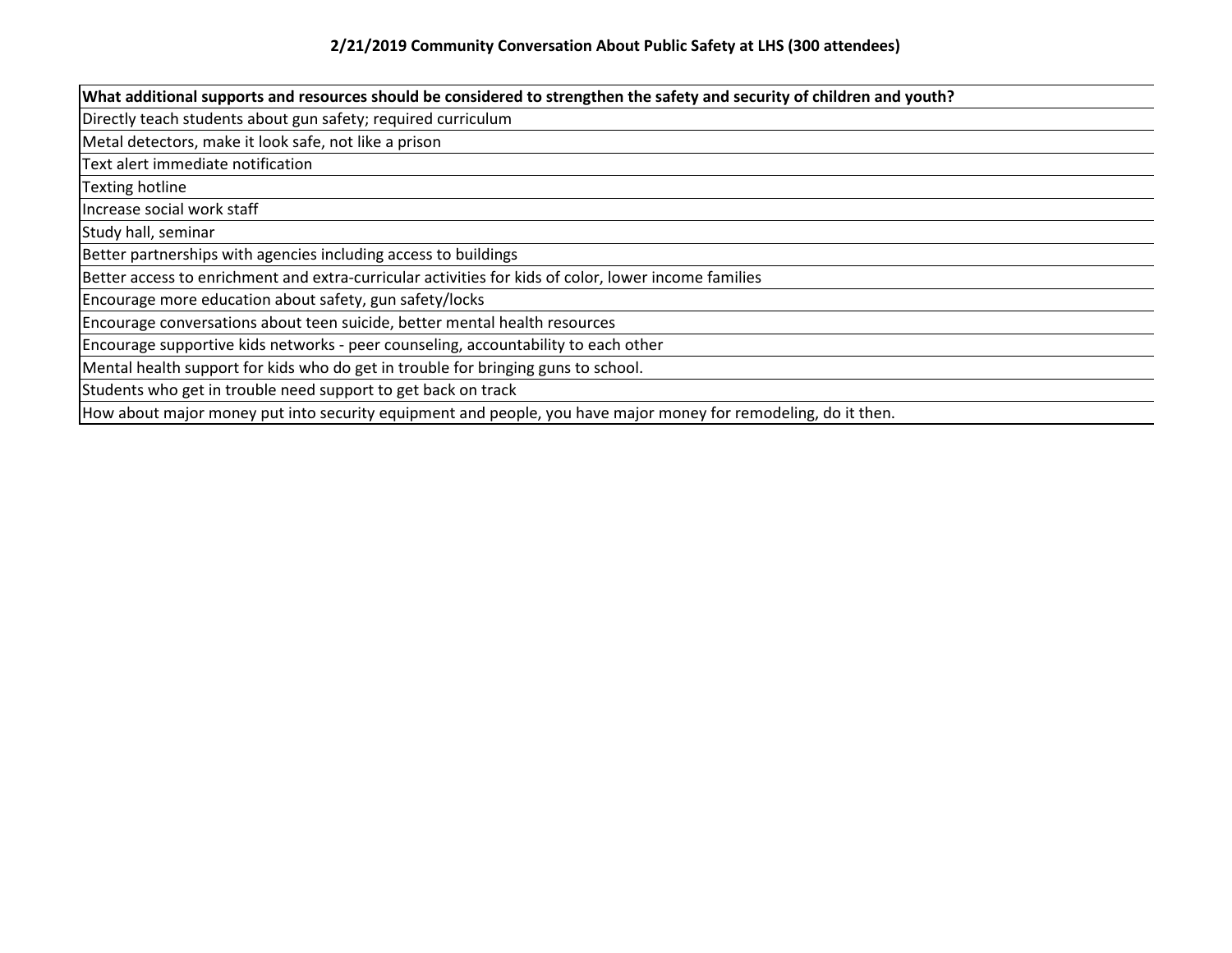| What additional information would you like to share?                                                                       |
|----------------------------------------------------------------------------------------------------------------------------|
| Get guns out of children's hands                                                                                           |
| Schools are told we cannot get and go off information students bring to us from the community. How can we bridge this gap? |
| With redesign, are entrances locked? Joined?                                                                               |
| Security during instruction - How will this happen?                                                                        |
| Have adult/support system in place                                                                                         |
| Have hotlines available with one number for teens to call for help                                                         |
| Mentor program pairing recent grades with kids at risk, K-12                                                               |
| Church involvement                                                                                                         |
| Metal detectors                                                                                                            |
| PTOs make flyers available for media monitoring                                                                            |
| Start with elementary schools                                                                                              |
| Make schools more entertaining and engaging                                                                                |
| We are young adults, and we deserve to know                                                                                |
| Calm voice on intercom                                                                                                     |
| Sensitivity training                                                                                                       |
| What are we going to do ab out safety during construction?                                                                 |
| School should communicate on multiple platforms - Twitter, Facebook, Instagram, horn                                       |
| If we were put on lockdown for a robbery, we should be for a firearm in the school.                                        |
| Mixed messages with expulsion and no follow-through                                                                        |
| Student and parents are on edge                                                                                            |
| Student really like Dr. Lewis and Julie Boyle                                                                              |
| Thank you!                                                                                                                 |
| Student newspaper and social media are a positive                                                                          |
| Why did it take so long for the district to care about LHS security?                                                       |
| Mental health staffing and professional development                                                                        |
| Continue to strengthen ALICE - best practice                                                                               |
| Tonight's data important to hear                                                                                           |
| After-school programs make a difference                                                                                    |
| Relationship building                                                                                                      |
| Immediate action plan to address safety                                                                                    |
| Drug problem                                                                                                               |
| 76% of 147 students have seen other students selling drugs, drinking alcohol, smoking, and buying drugs                    |
| Lack of communication                                                                                                      |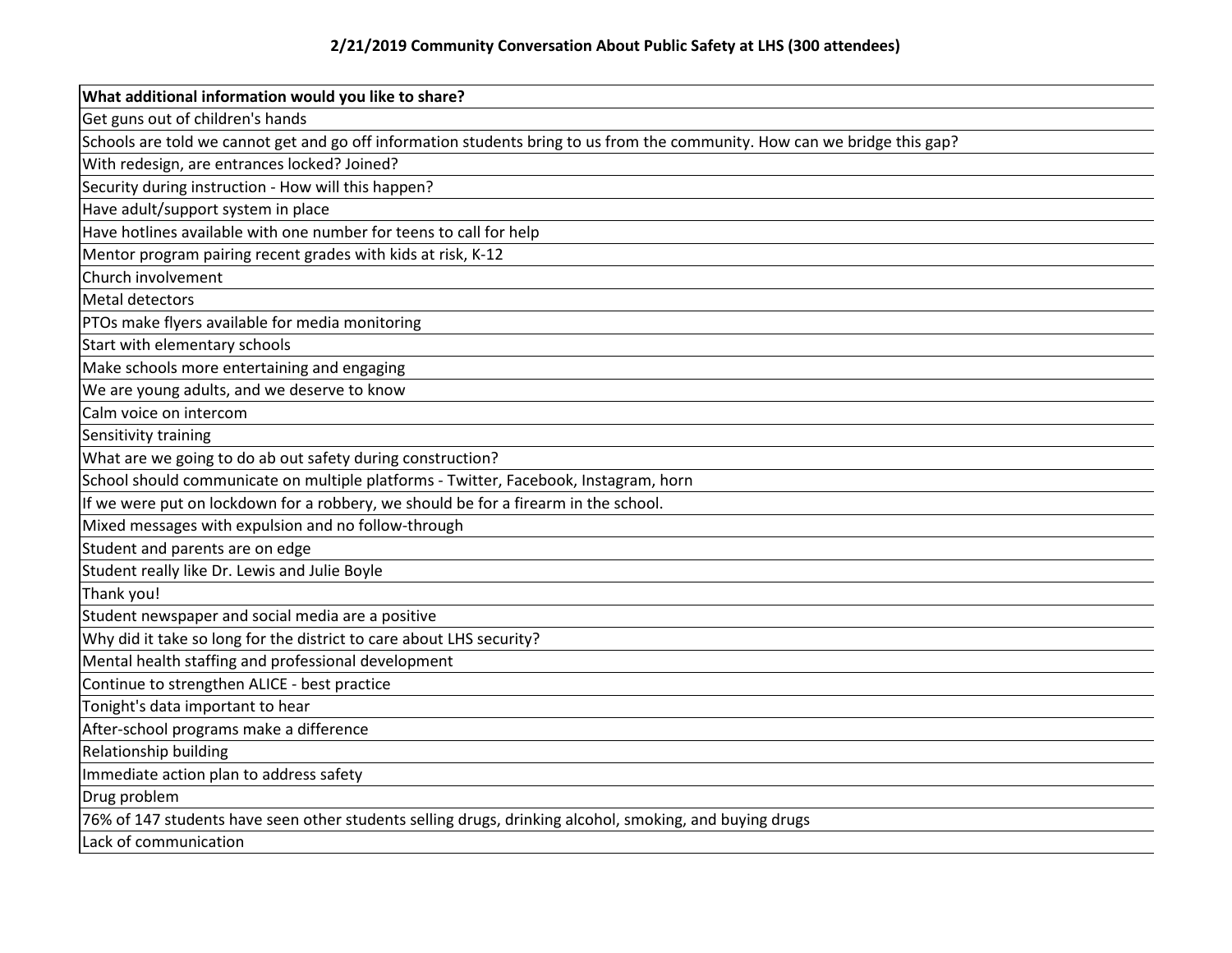| What additional information would you like to share?                                                               |
|--------------------------------------------------------------------------------------------------------------------|
| Seminar/advisory mixed upper and lowerclassmen - III                                                               |
| Anonymous text line to report                                                                                      |
| Interpersonal skills as a requirement - III                                                                        |
| Restorative justice - III                                                                                          |
| No loitering in halls - E2                                                                                         |
| No phones in classrooms, no earbuds                                                                                |
| No backpacks                                                                                                       |
| School uniforms                                                                                                    |
| Safe to Say Something program                                                                                      |
| Schools more engaging                                                                                              |
| Concerns abut teen who are in the foster care system or have disengaged parents                                    |
| Teacher safety/comfort sharing concerns without repercussions                                                      |
| Can't expect teachers to do it all                                                                                 |
| Expanding types of parental outreach for parents of teens                                                          |
| Positive interaction with law enforcement                                                                          |
| The superintendent engages students well and openly in schools. He is actively involved in building relationships. |
| We need more engagement and relationship building from all administrators and teachers.                            |
| Let's talk about more than guns                                                                                    |
| SRO presence around schools, not just in one place                                                                 |
| Draw the line sooner than no guns at school                                                                        |
| Monitor bathrooms/locker rooms for students vaping/smoking                                                         |
| Appreciate kindness and respect of office staff                                                                    |
| Lots of places for people to hide (garden area)                                                                    |
| Now what? Next steps? Post this feedback publicly                                                                  |
| How can we help?                                                                                                   |
| Be transparent                                                                                                     |
| Inform parents and community about ways to help                                                                    |
| Parents are a resource, use us                                                                                     |
| Do this activity with students. I wonder what they would say?                                                      |
| Some things you cannot control. Start with the school.                                                             |
| Do lockdown drills unnecessarily traumatize children?                                                              |
| Do lockdown drills give troubled kids ideas for how to circumvent safety procedures?                               |
| Address laws related to gun safety. District needs to fight on policy level of state for safety of kids.           |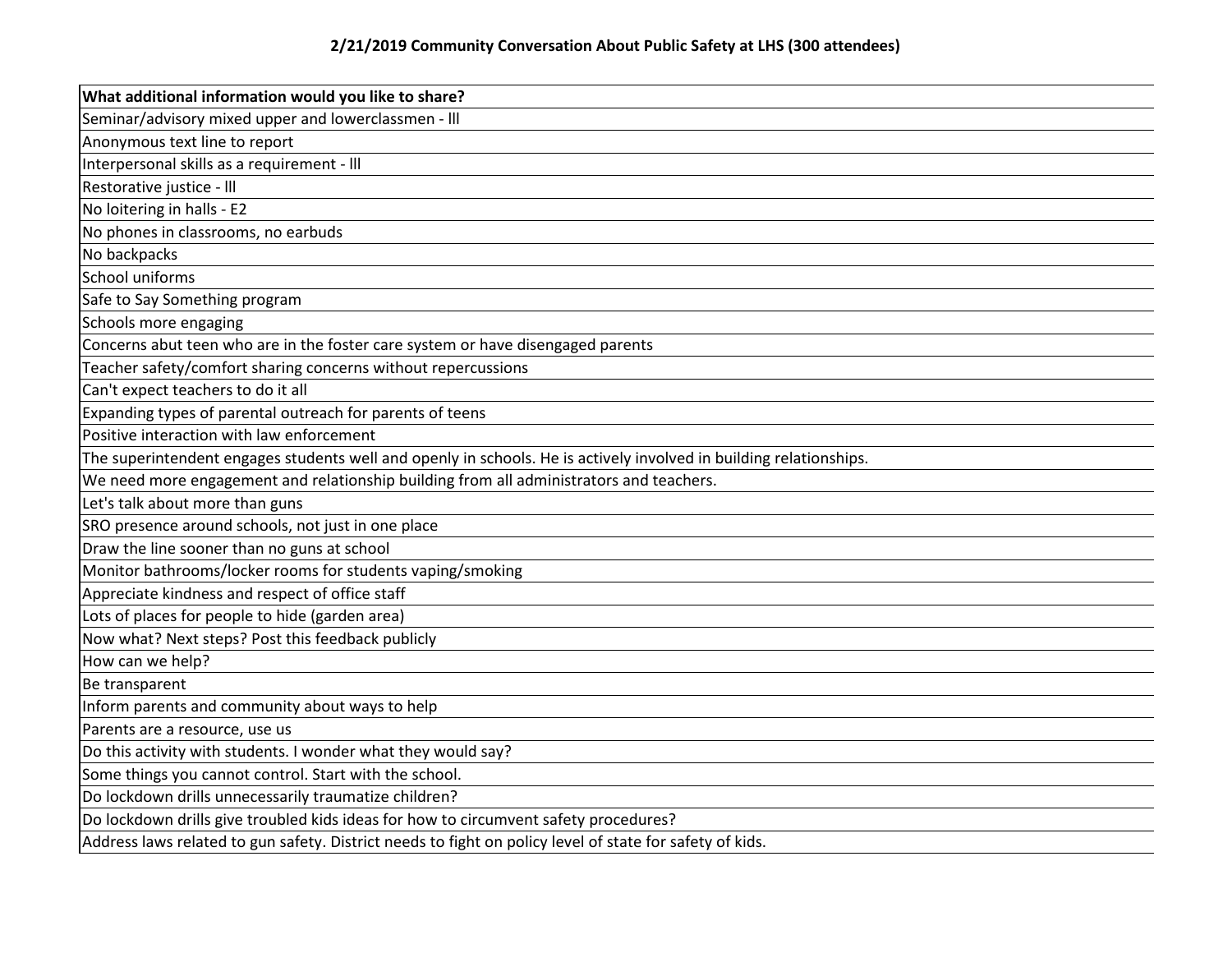| What additional information would you like to share?                                                               |
|--------------------------------------------------------------------------------------------------------------------|
| Student perspective: I spoke to two principals about a problem and nothing was done.                               |
| Students don't feel they're heard.                                                                                 |
| There needs to be accountability and safety.                                                                       |
| Safety reports should be made public.                                                                              |
| Do private fundraising for metal detectors. Parents would be willing to pay. Guaranteed.                           |
| Glass front entrance not really secure                                                                             |
| Common places with metal detectors: Wal-Mart, Target, Dillons, Hy-Vee, jewelry stores, DMV, law enforcment center. |
| Metal detectors are overdue in schools. Kids are used to them, not traumatic.                                      |
| What is next step?                                                                                                 |
| Thank you for the planning of the meeting.                                                                         |
| What can be done in short-term? Check bags and coats at single point of entry.                                     |
| Bring in parents of any student who brings gun to school and turn them over to police.                             |
| Charge parents with endangering 1600 people.                                                                       |
| Relationship building - more adults, more teachers, more school administrators                                     |
| Less teasing, more community building                                                                              |
| Bullying needs to be addressed                                                                                     |
| Quit passing kids on who don't have the skills                                                                     |
| Alternative school                                                                                                 |
| Add more mental health support                                                                                     |
| LHS - What can be done immediately to better secure facility?                                                      |
| Construction can be an opportunity to change current habits                                                        |
| Are we using all of our community resources to support kids? (Hungry kids in buildings)                            |
| We want a leader like Dr. Lewis at LHS                                                                             |
| Parents want to know what is happening to kids who brought guns to school                                          |
| Listen to students                                                                                                 |
| Involve students in solution                                                                                       |
| Teach gun safety. Should be a requirement.                                                                         |
| Video games - culture of violence                                                                                  |
| Ways for students to report concerns anonymously - text                                                            |
| Discuss these topics with students on an ongoing basis, more often than once in high school                        |
| Do not compare lockdown drills to fire drills                                                                      |
| community members to actively ask for limiting access to guns                                                      |
| People in situations who are suffering and making poor decisions with access to guns                               |